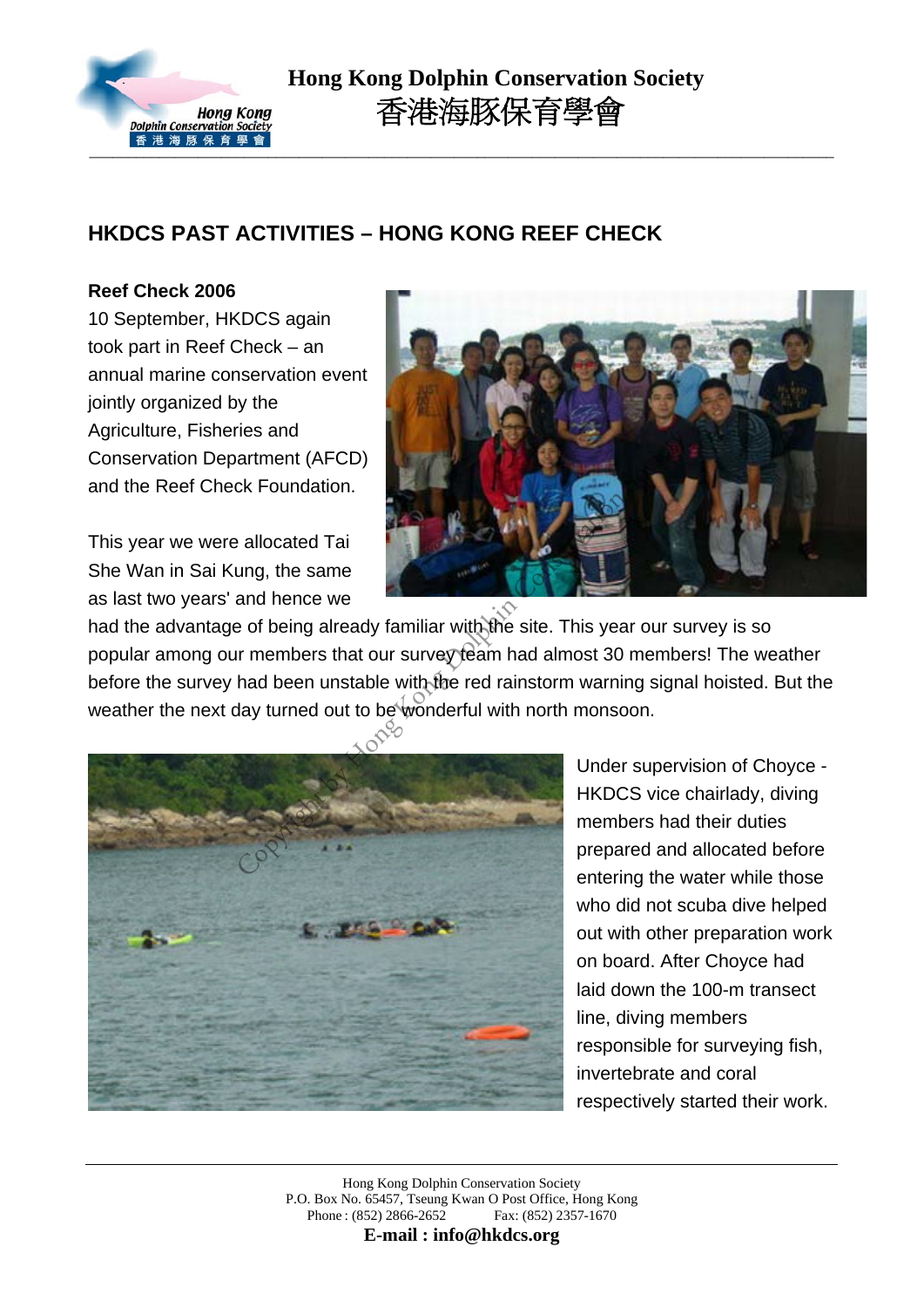

## **Hong Kong Dolphin Conservation Society** 香港海豚保育學會

With our previous experiences in underwater survey, the activity was carried out smoothly. After the survey, we went to Sharp Island and spent a great afternoon there having water sports and enjoying the marvelous underwater scenery.

#### **Reef Check 2005**



In 2005, HKDCS again took part in Reef Check – an annual marine conservation event jointly organised by the Agriculture, Fisheries and Conservation Department and the Reef Check Foundation. A news conference was held on 3 December 2005 to announce the findings.

A total of 33 teams took part in Reef Check 2005 which is more than the previous year. Our 18-membered team was made up of HKDCS members, dolphin ambassadors, committee members and other volunteers. We were allocated Tai She Wan in Sai Kung, the same as last year's and hence we had the advantage of being already familiar with the site. Conservation Department and the<br>Foundation. A news conference we<br>December 2005 to announce the fi<br>A total of 33 teams took part in Re<br>which is more than the previous ye<br>18-membered team was made up<br>members dolphin ambassad

One Sunday in September 2005, we set out to survey the corals in Tal She Wan. Those with Scuba licenses were responsible for underwater surveys whilst others helped out with preparation on board.

Upon arrival, the two members familiar with the site entered the water first to find a suitable place for the 100-meter transect line. Then the other divers entered the water to carry out surveys on fish, invertebrates as



well as coral species. Once we had finished the survey, we went to Ung Kong Wan and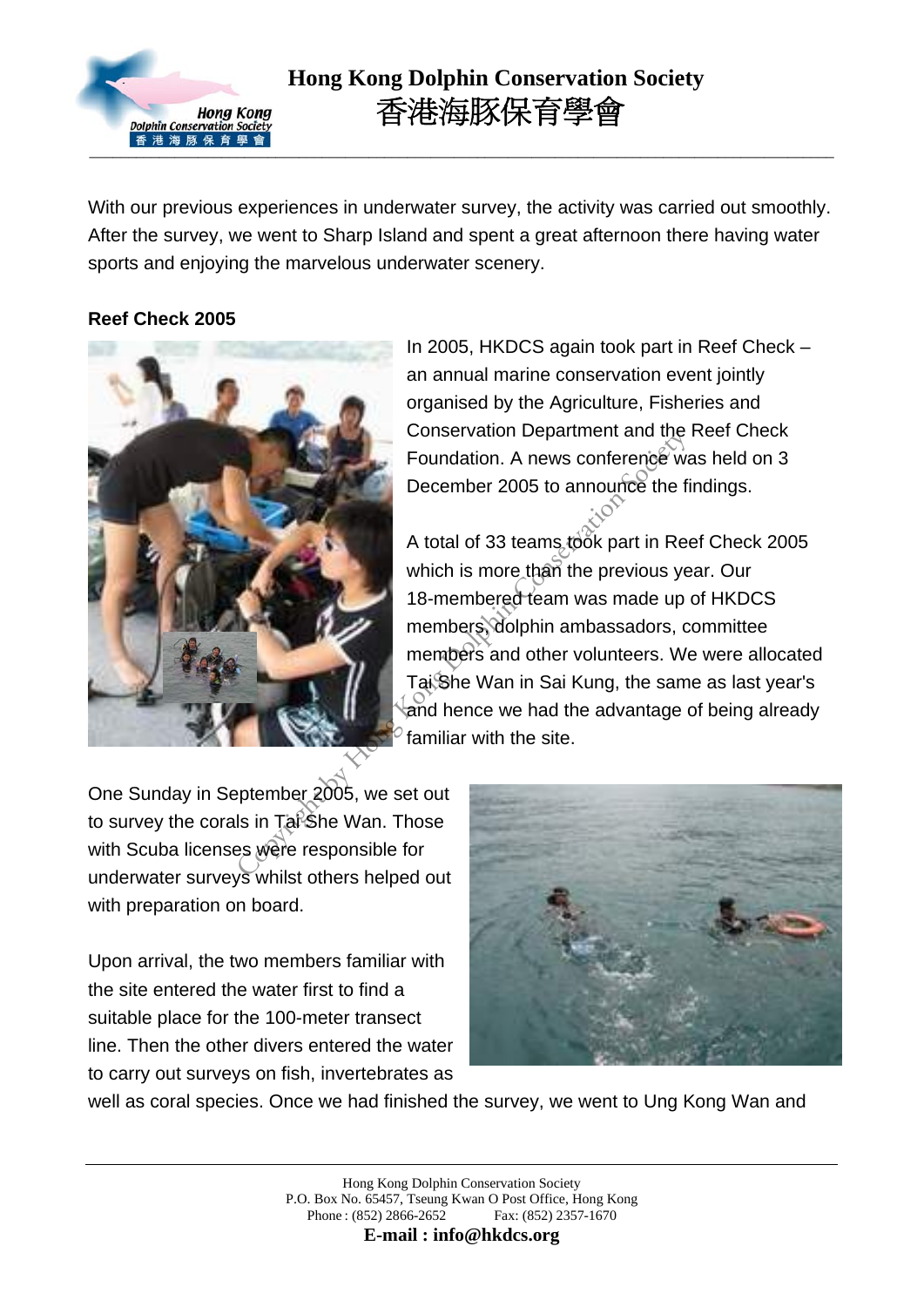

had a great afternoon of water sports.

The Reef Check results show that Tai She Wan is one of Hong Kong's coral hotspots with coral coverage as high as 55%. There was no significant coral bleaching and human damage, indicating that the coral colonies in Tai She Wan are in generally healthy condition. Besides corals, some coral fish species – including wrasse and butterfly fish – were also recorded.

#### **Reef Check 2004**

This year is the first time that HKDCS participated in the Reef Check, which was carried out on 12 Sept (Sunday). Other than cetaceans, HKDCS is also concerned about HK's marine environment. That's why we took part in this annual event to conserve our marine ecosystem.



In collaboration with the Reef Check Foundation, AFCD coordinates the Reef Check activity. This event can help raise public awareness on the value of coral reefs, as well as the threats facing them and the related conservation issues. Data collected by the research teams will be used by AFCD and other green groups for implementing effective measure in corals conservation. of time that HKDCS participated in the<br>
the was carried out on 12 Sept (Sunday).<br>
ans, HKDCS is also concerned about<br>
onment. That's why we took part in this section<br>
onserve our marine ecosystem.<br>
the Reef Check Foundatio



This year the survey site assigned to the HKDCS is Tai She Wan of Sai Kung. Scuba divers first laid a 100-m transect line on coral reef in a designated region. They then followed the transect line to record fishes, invertebrates and corals on their way. Substratum of the sea floor along the way and any abnormal condition (e.g. coral bleaching and reef destruction by anchor) were documented too.

As a number of our committee members are not qualified Scuba divers, HKDCS started to

**E-mail : info@hkdcs.org**